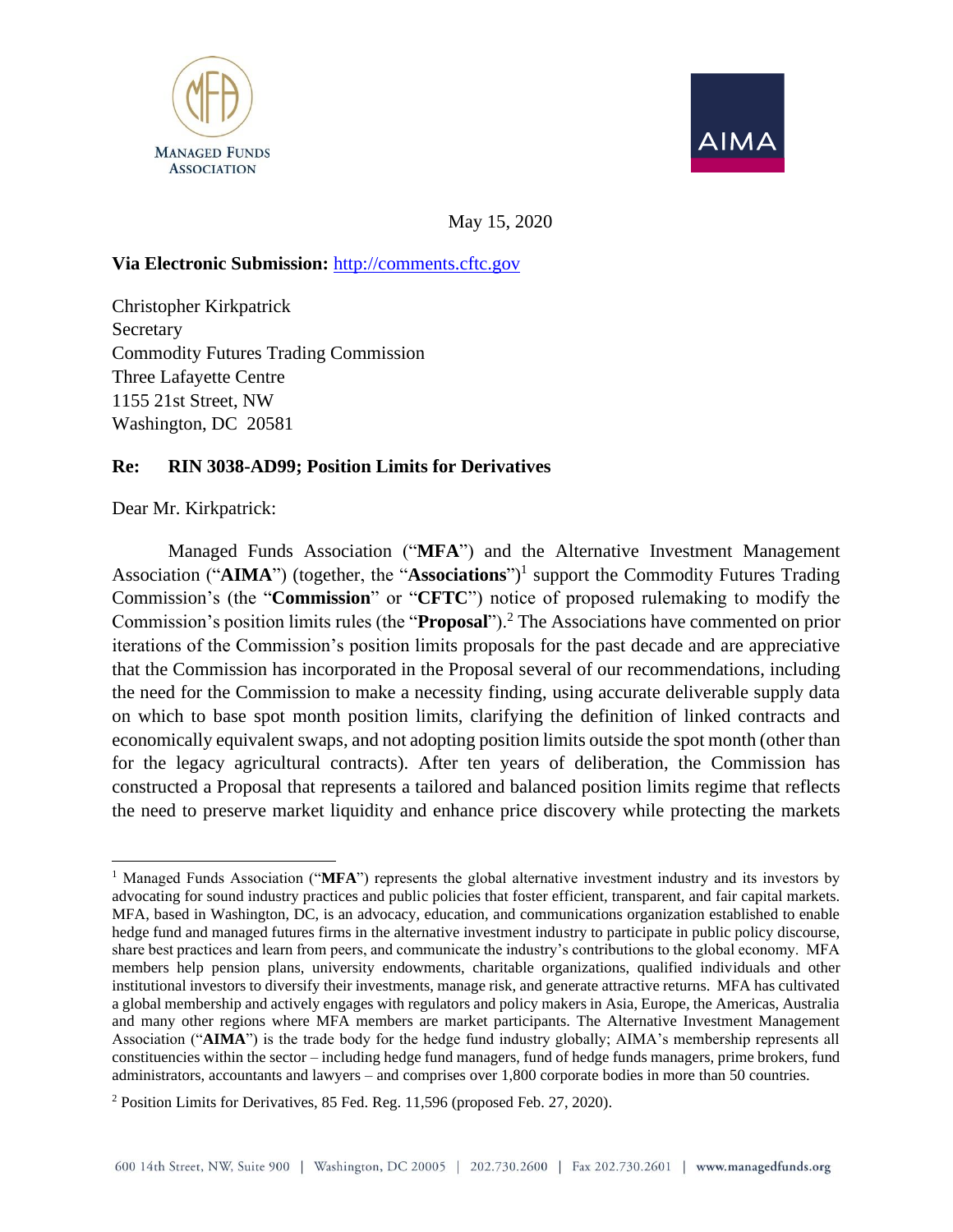Mr. Kirkpatrick May 15, 2020 Page 2 of 14

against excessive speculation without imposing unnecessary or overly burdensome costs on market participants.

The Associations support the Proposal and, as set forth in **Section I**, commend the Commission for addressing many of our prior concerns. In **Section II**, we offer specific suggestions to refine the proposed rules, including that the Commission: (1) direct exchanges to review deliverable supply estimates on a periodic basis and take appropriate action when current data indicates that position limit levels should be modified; (2) immediately make effective the new spot month and non-spot month limits for the legacy agricultural contracts; (3) clarify the scope of linked contracts and economically equivalent swaps; (4) extend a market participant's good faith determination of the status of an economically equivalent swap to cover all referenced contracts; (5) re-define "spread transaction" to include intramarket and intermarket spread positions and include non-enumerated spread exemptions in the exchange approval process proposed in Regulation 150.9; (6) confirm that it will make available a grace period to reduce a position in the event that a change to an option delta results in a breach of a position limit similar to the Proposal's grace period for option assignments; (7) adjust certain proposed limits; and (8) remain vigilant in assuring that the revised scope of *bona fide* hedging transactions will not be abused to exert market power that results in artificial or non-economic prices.

#### **I. Summary of the Specific Elements of the Proposal that MFA and AIMA Support**

The Associations support several elements of the Proposal, many of which reflect our previous comments and recommendations, briefly described below.

# **A. The Associations Commend the Commission for Using Accurate and Updated Data to Establish Position Limits**

The Associations appreciate the Commission's use of updated deliverable supply estimates to establish spot month limits and the resulting increased limits for most referenced contracts. As discussed in further detail in our comments below, the Associations support a position limits regime that is data-driven and tailored to specific commodities.

## **B. Limiting Most Referenced Contract Position Limits to the Spot Month and Deferring to the Exchanges for Non-Spot Month Limits Reflect a Thoughtful Approach to Curtailing Potential Manipulation**

In the Proposal, the Commission has determined not to establish non-spot month limits for the core referenced futures contracts, other than the legacy agricultural contracts, and has provided exchanges with discretion to establish non-spot month limits or accountability levels for these contracts. The Associations support the Proposal's imposition of position limits only to the spot month for the majority of the core referenced futures contracts. This approach results in a more appropriately tailored rule that reflects the Commission's goal to curtail manipulative trading, which tends to be more prevalent during the spot month. The Associations also support the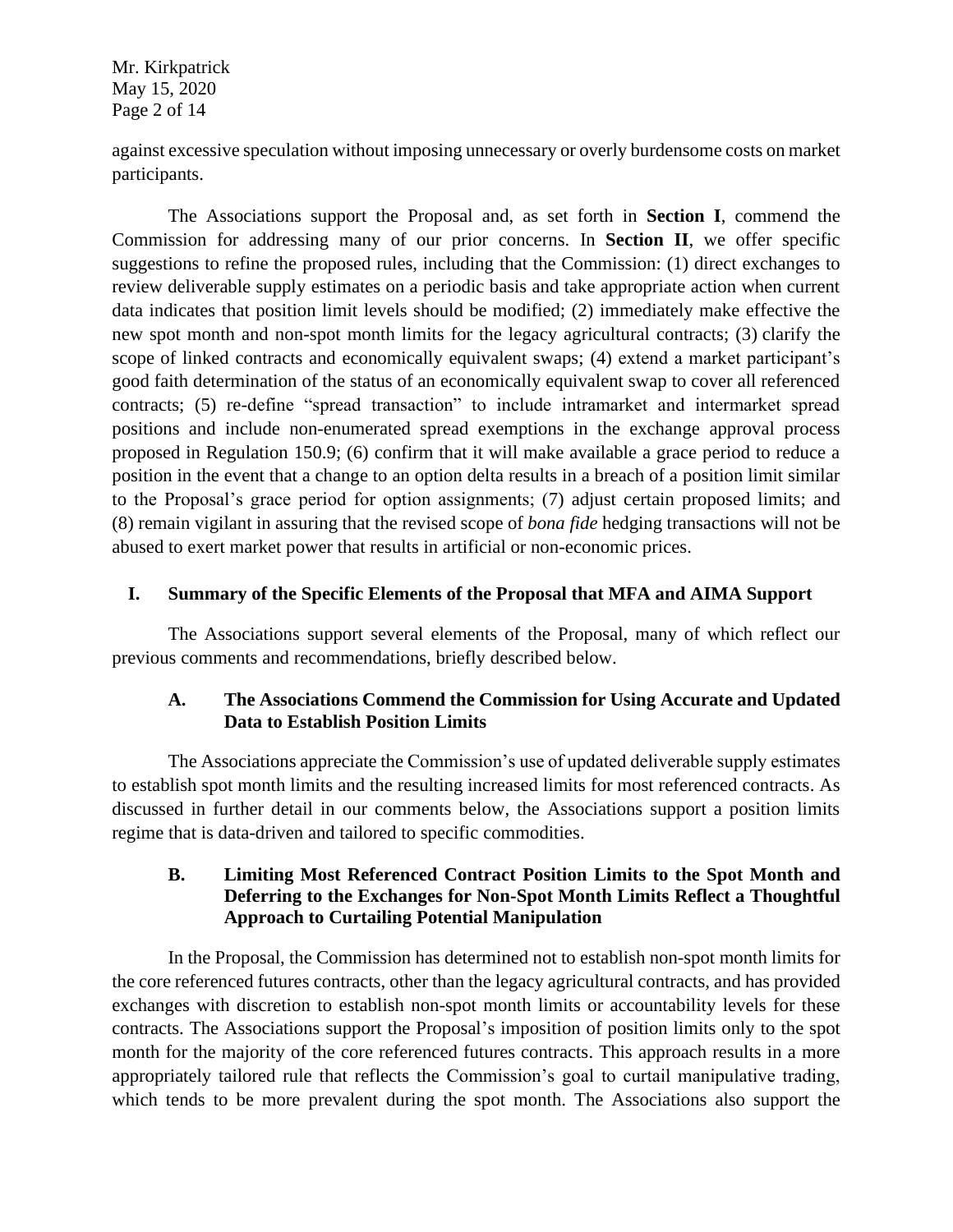Mr. Kirkpatrick May 15, 2020 Page 3 of 14

Proposal's grant of discretion to exchanges in connection with setting non-spot month position limits or accountability levels because exchanges will have the necessary market knowledge and tools to establish appropriate limits or accountability levels, consistent with the current regulatory regime to which exchanges are subject.

# **C. Leveraging Exchange Expertise in Connection With** *Bona Fide* **Hedging Exemptions Reduces the Proposal's Regulatory Burden**

The Associations agree that exchanges should have the authority to approve or reject requests for recognition of a position as a *bona fide* hedging transaction (subject to a Commission review process). By leveraging exchange expertise and proposing a process familiar to many market participants, the burden associated with compliance likely will be reduced for market participants and Commission staff. However, with respect to an exemption for a non-enumerated spread position, the Proposal requires a market participant to apply for such an exemption twice: once with the Commission and subsequently with the relevant exchange.<sup>3</sup> As discussed below, the Commission should eliminate this two-step process and instead include the recognition of non-enumerated spread exemptions with the exchange procedures pursuant to Proposed Regulation 150.9, similar to the application process for non-enumerated *bona fide* hedging transaction exemptions.

# **D. The Proposal Appropriately Tailors the Definition of Economically Equivalent Swaps and Excludes Swaps from Exchange-Set Limits**

The Associations support the Proposal's tailored definition of economically equivalent swaps, which will provide market participants with regulatory certainty with respect to swaps that are subject to exchange-set position limits. The Associations support the exclusion of all other swaps from exchange-set position limits. The Proposal represents the first time swaps will be included in the Commission's position limits regime. The inclusion of swaps in position limits will be one of the most challenging aspects of the Proposal in light of the legal and operational complexities in identifying economically equivalent swaps subject to position limits and aggregating such swaps with futures contracts subject to the same position limits. While the Proposal's approach is a good first step in facilitating market participants' compliance with position limits, the Commission should consider additional steps to further facilitate regulatory certainty, as discussed in Section II.

# **E. Regulatory Certainty Will Be Facilitated By Requiring Exchanges to Identify New Contracts as Linked Contracts**

The Proposal requires exchanges to identify whether a new contract is a linked contract in their Part 40 contract submissions filed with the CFTC. In this regard, the Proposal would leverage an exchange's knowledge of a contract, thereby reducing any ambiguity a market participant

<sup>3</sup> Proposal at 11,602.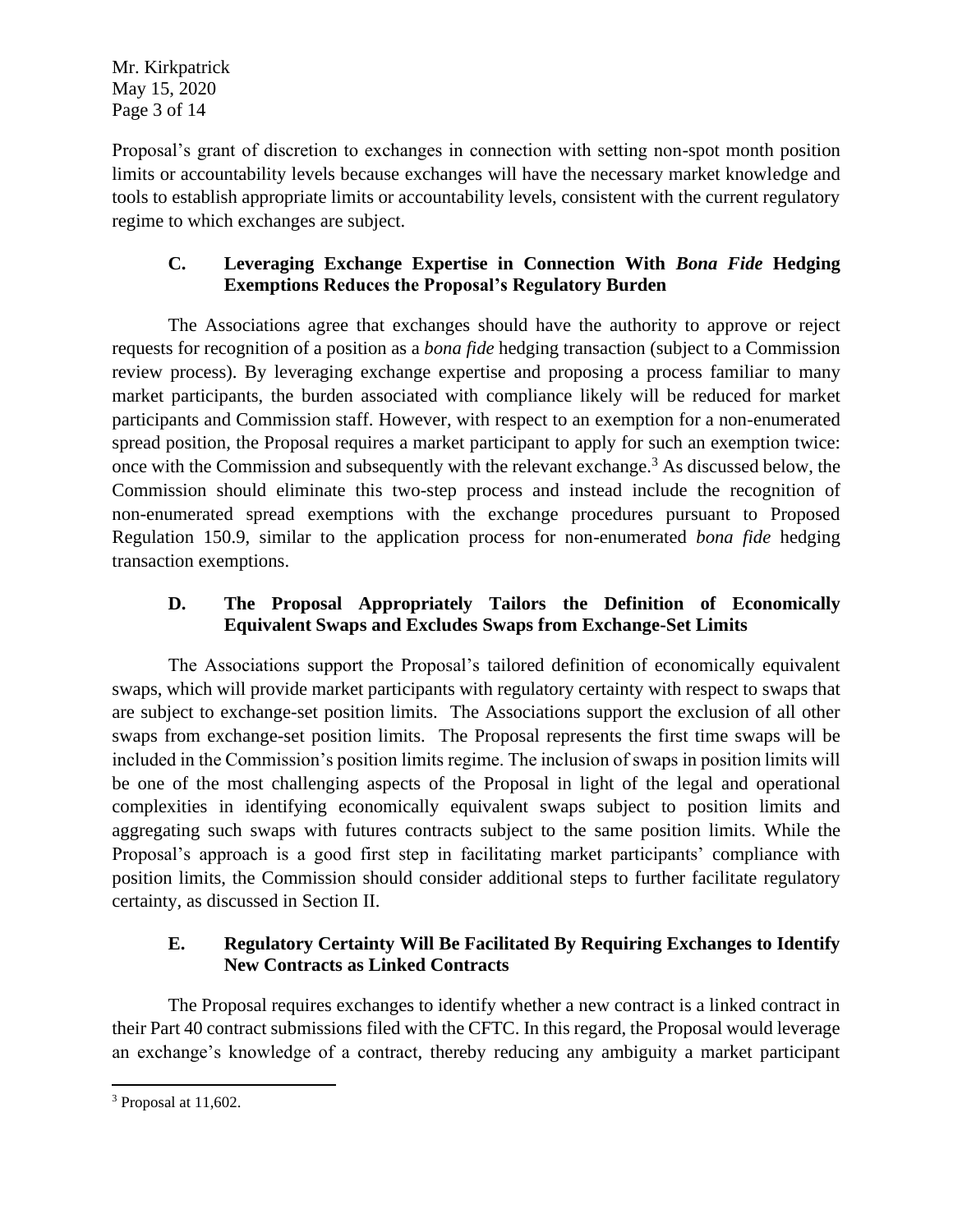would otherwise face when tasked with making a linked contract determination on its own. The Associations support the Commission's efforts to provide clarity on the contracts that are linked contracts, captured by the position limits regime, by requiring an exchange to identify linked contracts when it introduces new contracts for trading on the exchange.

# **F. The Associations Support the Updated Definition of** *Bona Fide* **Hedging Transactions or Positions**

The Associations support the Proposal's clarified and updated definition of *bona fide*  hedging transactions or positions and the expanded list of enumerated hedges. The Associations appreciate the Commission's efforts to clarify the rules in a way that promotes greater regulatory certainty.

## **G. The Commission's Determination that a Necessity Finding Is Required Is Consistent with the Commodity Exchange Act**

The Associations support the Commission's preliminary determination that a necessity finding is required under the Commodity Exchange Act (the "**Act**"). The Associations have previously provided extensive comments on the Commission's obligation under the Act to make a necessity finding that is specific to each core referenced contract, taking into account the characteristics of each commodity and market dynamics, and weighing the potential adverse impact of limits on each such contract.<sup>4</sup> However, in its prior proposals, the Commission took the position that it did not need to make a necessity finding.<sup>5</sup> In the Proposal, the Commission has now correctly made a preliminary determination to interpret Section 4a(a)(2) of the Act to incorporate the requirement of Section  $4a(a)(1)$  of the Act that the Commission only establish position limits as it finds are necessary.<sup>6</sup> While the Associations appreciate that the Commission has made a necessity finding, we continue to advocate for individualized necessity findings based on detailed analyses for each contract, and the Commission should consider including a more

<sup>4</sup> See Appendix A for our prior comment letters. The Commission has withdrawn from further consideration the following proposals: Position Limits for Derivatives, 78 Fed. Reg. 75,680 (Dec. 12, 2013); Position Limits for Derivatives: Certain Exemptions and Guidance, 81 Fed. Reg. 38,458 (June 13, 2016); and Position Limits for Derivatives, 81 Fed. Reg. 96,704 (Dec. 30, 2016). Comments on these proposals will not be part of the administrative record with respect to the current proposal unless a commenter resubmits comments relevant to the Proposal and cites the prior comment letters as specifically as possible. Proposal at 11,597, n.15. The Associations have resubmitted comments relevant to the Proposal in Appendix A, cited to by page number and topic.

<sup>5</sup> *See, e.g.*, Position Limits for Derivatives, 81 Fed. Reg. 96,704, 96,708, 96,710 (proposed Dec. 30, 2016); Position Limits for Derivatives, 78 Fed. Reg. 75,680, 75,683 (proposed Dec. 12, 2013). Nonetheless, we do not believe that the Commission has adequately demonstrated that the concerns related to excessive speculation are warranted to impose position limits in each of the 25 core referenced futures contracts, nor are we aware of any particular threat to, or credible concern about, excessive speculation in derivatives impacting the appropriate functioning of these contracts or the underlying cash markets. However, we understand that the Commission has preliminarily determined that it is prudent to proceed with the imposition of federal position limits, and we appreciate that the Commission appears to be taking an overall pragmatic approach in the Proposal.

 $6$  7 U.S.C. § 6a(a)(1)-(2).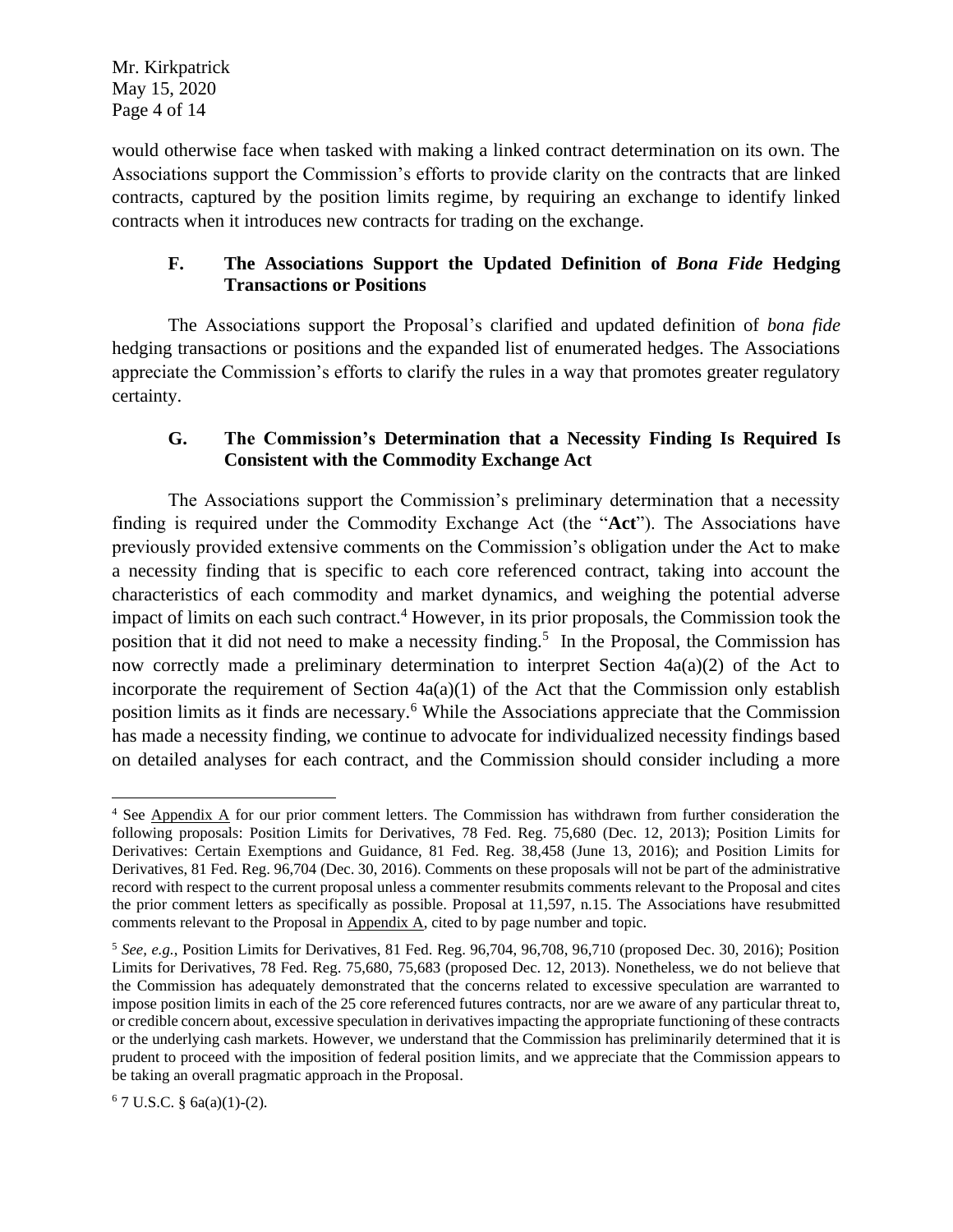Mr. Kirkpatrick May 15, 2020 Page 5 of 14

specific necessity finding for each contract in the final rule. In addition, the Associations view the necessity findings set forth in the Proposal as being solely applicable to spot month position limits, and any attempt to impose non-spot month limits in the future would be subject to the Act's necessity finding requirement.

## **II. MFA and AIMA Comments on the Proposal**

The Associations appreciate the opportunity to provide comments to the Commission on the Proposal to impose federal position limits on physical commodity derivatives. The Associations' comments are intended to enhance the operation of the proposed rules without compromising the integrity of the markets or the Commission's efforts to achieve the Act's goals of preventing economic burdens that would arise from excessive speculation that causes sudden or unreasonable fluctuations or unwarranted changes in the price of the commodities underlying the core referenced futures contracts.<sup>7</sup>

## **A. Exchanges Should Periodically Review and Adjust Position Limit Levels to Reflect Growing Markets**

Markets are dynamic and applicable position limits must account for and reflect market developments and growth so that position limits established now do not become an undue restraint on liquidity at a later time. The Associations request that the Commission ensure that position limits are set at appropriate levels, based on accurate data, by developing a periodic review program or taking other steps to assure that position limit levels are maintained at appropriate levels. In setting position limits in the Proposal, the Commission has used updated deliverable supply data.<sup>8</sup> The Associations commend the Commission for using new data and encourage the Commission to continue to use up-to-date data to avoid relying on 20-year-old deliverable supply estimates in the future. While the Proposal does not include a pre-established timeframe by which it will review and update deliverable supply and open interest, the Proposal gives the Commission the authority to request updated estimates of deliverable supply and permits an exchange to provide estimates of deliverable supply or its recommendation for a speculative position limit level in the event that the exchange requests that the Commission consider this information when setting or adjusting federal limit levels. To amend federal limits, the Proposal states that the Commission will adhere to a notice and comment process, with the proposed limits to be published in the *Federal Register* prior to any changes to limits. In addition, the Commission provides guidance on exchange-set non-spot month limits in Appendix F of the Proposed Part 150.

The Associations believe that the Commission should direct exchanges to periodically monitor the proposed new position limit levels to ensure that these levels appropriately reflect the general trend of growing deliverable supply and open interest. Although under the Proposal many

<sup>7</sup> *See, e.g.*, Proposal at 11,664.

<sup>8</sup> *See id.* at 11,625.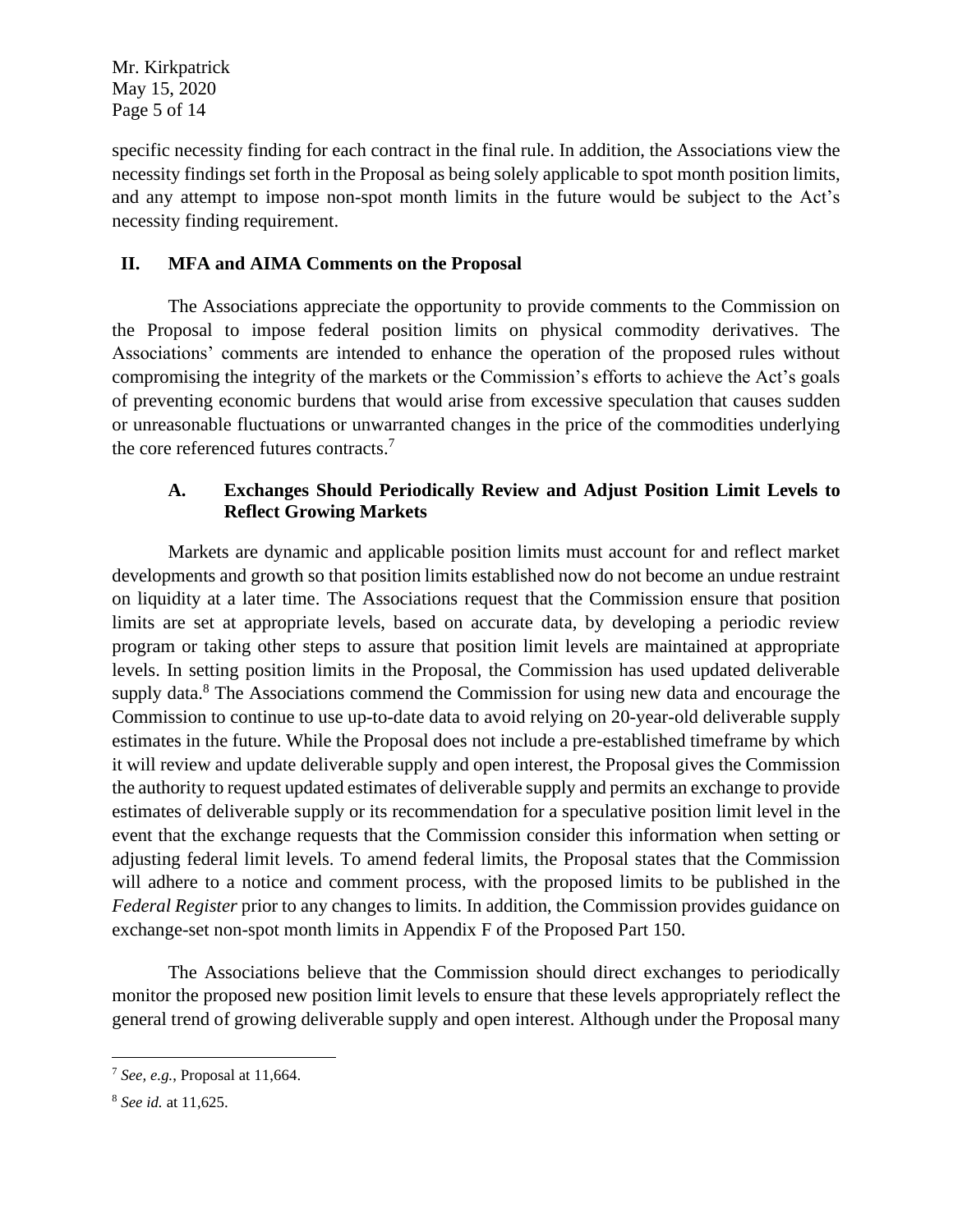Mr. Kirkpatrick May 15, 2020 Page 6 of 14

of the position limit levels will increase from those currently in effect, it is unclear whether this increased trading capacity will effectively account for a trader's linked contracts and economically equivalent swaps, which will now need to be included by a trader in determining compliance with position limits. Accordingly, the Commission should require exchanges to periodically review estimated deliverable supply of each core referenced futures contract, confirm that these newly established levels appropriately account for swaps and other referenced contracts and, if the limits are impacting market liquidity or price discovery, modify position limits accordingly.

In the event that an exchange recommends that position limits should be modified in the future, the Associations support the Commission's proposed notice and comment process for amending position limits. However, the Associations respectfully request the Commission to clarify that the notice and comment process for existing core referenced futures contracts will be limited to relevant data (estimated deliverable supply and position limit levels) without reopening comments on the appropriateness of the position limit or other policy considerations.

# **B. The Commission Should Immediately Make Effective the New Position Limit Levels for Legacy Contracts**

If the Commission adopts final rules, the effective date of the new spot month and nonspot month limits for the legacy agricultural contracts should be immediate. The Commission should direct exchanges to modify their position limits consistent with the proposed levels for these contracts as soon as possible. The Associations believe that it makes sense to adjust position limits for the legacy agricultural contracts as soon as possible after the rules are adopted because market participants already have compliance procedures and operational systems in place with respect to these contracts. As a result, market participants will not need a great deal of time to establish compliance programs associated with increases to existing federal position limits as they would need for the other 16 core referenced futures contracts.

## **C. The Commission Should Clarify the Scope of Contracts Included Within the Referenced Contracts Category**

Under the Proposal, federal position limits would apply not only to the 25 core referenced futures contracts, but also to linked contracts and economically equivalent swaps (collectively referred to as "**referenced contracts**"). Because this is the first time that position limits will apply to linked contracts and economically equivalent swaps, it is critical that market participants have a clear understanding of exactly which contracts are covered by the rules. The proposed definition of referenced contract includes linked contracts—a futures contract or options on a futures contract, including a spread, that is directly or indirectly linked, including being partially or fully settled on, or priced at a fixed differential to, the price of: (1) a particular core referenced futures contract; or (2) a particular core referenced futures contract for delivery at the same location(s) as specified in that particular core referenced futures contract.<sup>9</sup> Additionally, certain contracts are

<sup>9</sup> Proposed Regulation 150.1; Proposal at 11,620, 11,718.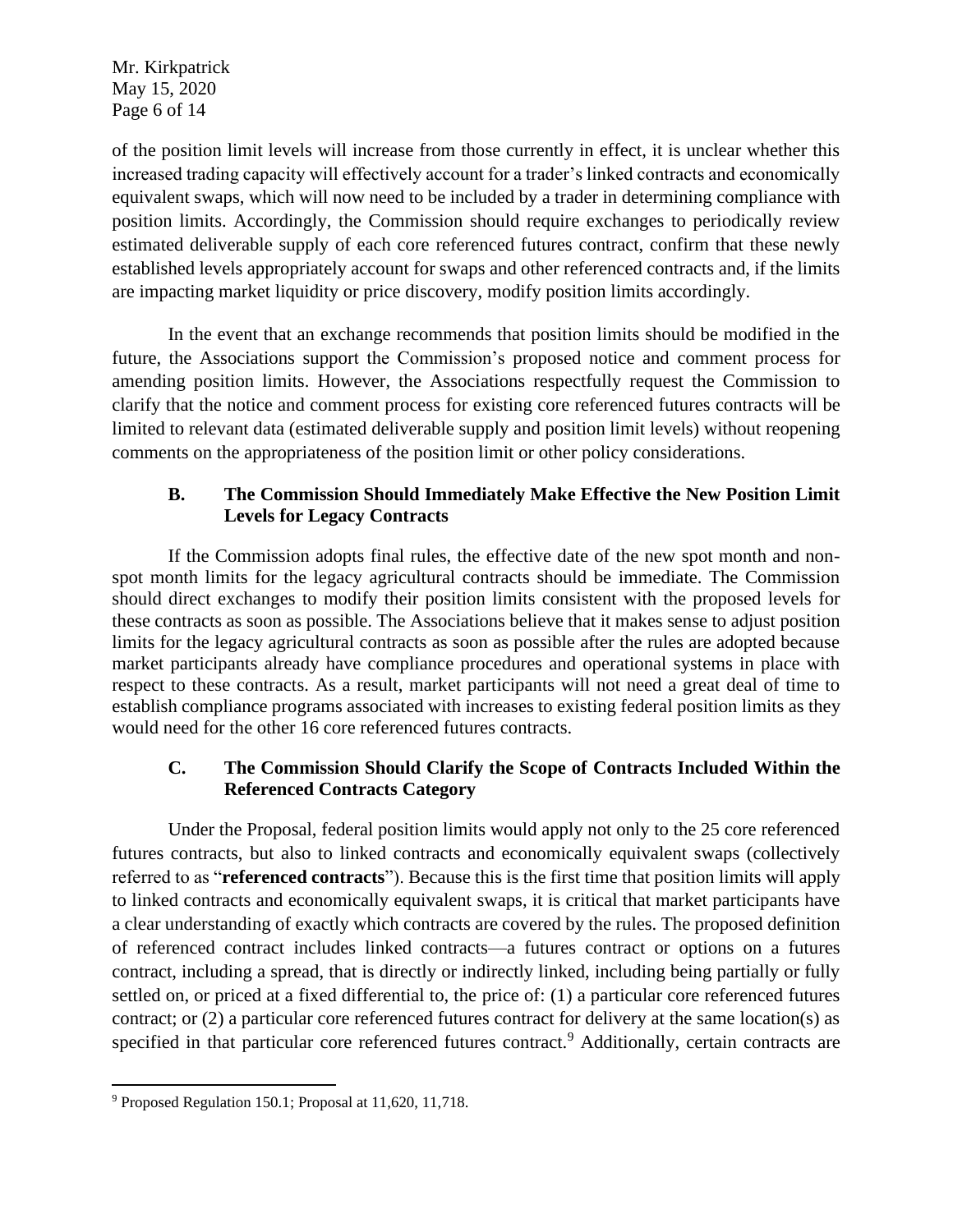Mr. Kirkpatrick May 15, 2020 Page 7 of 14

specifically excluded from the Proposal's definition of referenced contract, namely location basis contracts (contracts that reflect the difference between two delivery locations or quality grades of the same commodity), a commodity index contract, any guarantee of a swap, or a trade option that meets the requirements of CFTC Regulation 32.3. Additionally, while not part of the proposed rule text, the Commission explains in the preamble that a derivative contract whose settlement price is based on an index published by a price reporting agency that surveys cash market transaction prices "would not be directly or indirectly linked to the core referenced futures contract" and, accordingly, would not be a linked contract.<sup>10</sup> As illustrated by the foregoing, it may not always be clear to market participants whether a contract is a referenced contract, which will require each market participant to engage in a burdensome and costly analysis. To avoid ambiguity in the application of the referenced contract definition, reduce unnecessary burdens and costs on market participants, and reduce the potential for inconsistent determinations by market participants, it is important that the Commission require exchanges to publish, update and maintain a list of referenced contracts (other than economically equivalent swaps) subject to federal position limits as an adjunct to the Staff Workbook, discussed below.<sup>11</sup>

## **1. The Commission Should Clarify the Definition of "Economically Equivalent Swap" and Should Provide a Longer Phase-In Period for Applying Limits to Such Swaps**

The Proposal generally defines the term "economically equivalent swap" as a swap with "identical material contractual specifications, terms, and conditions" to a referenced contract. The Associations request that the Commission revise this definition to be clearer with respect to the meaning of "material contractual specifications, terms, and conditions". For example, the preamble of the Proposal discusses material specifications, stating that material specifications include terms that drive the economic value of a swap.<sup>12</sup> The Proposal also explains that swap terms that are unique to swaps (ISDA terms and definitions or terms designating a calculation agent, dispute resolution mechanisms, choice of law, or representations and warranties, among others) are not material and, therefore, are not dispositive for the determination whether a swap is an economically equivalent swap for purposes of position limits.<sup>13</sup>

Although a list of the swaps that the Commission deems to be economically equivalent would provide useful clarity to market participants, the Commission has not provided a list of economically equivalent swaps, as it has for linked contracts, because it concluded that such a

<sup>10</sup> Proposal at 11,678.

<sup>&</sup>lt;sup>11</sup> *Id.* at 11,623. Request for Comment No. 16 asks: "Should the Commission require exchanges to maintain a list of referenced contracts and location basis contracts listed on their platforms?"

<sup>&</sup>lt;sup>12</sup> *Id.* at 11,616 (describing these terms to include: the underlying commodity, including commodity reference price and grade differentials; maturity or termination dates; settlement type (e.g., cash- versus physically-settled); and, as applicable for physically-delivered swaps, delivery specifications, including commodity quality standards or delivery locations).

<sup>13</sup> *Id.* at 11,617.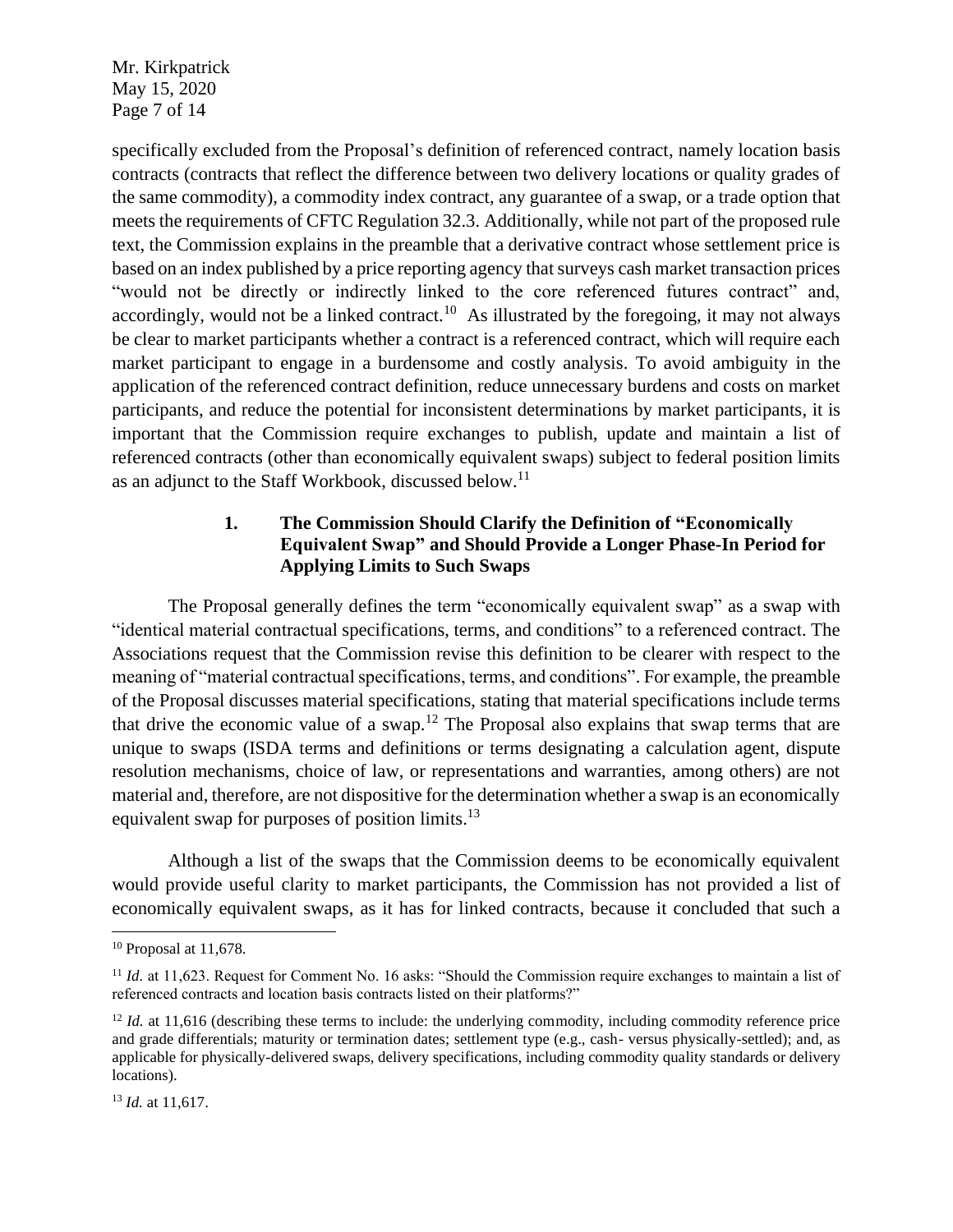Mr. Kirkpatrick May 15, 2020 Page 8 of 14

determination is a facts and circumstances test best left to market participants.<sup>14</sup> In addition, the Commission has not provided examples of how to convert a swap to a futures equivalent. Accurately converting an economically equivalent swap to a futures equivalent is necessary for a trader to properly count the trader's swaps toward position limits. To promote market participants' compliance efforts and avoid ambiguity, the Commission should clarify the scope of material terms in the definition of economically equivalent swap in the rule text and should provide examples to demonstrate how to convert an economically equivalent swap to a futures equivalent.

Additionally, because this is the first time that swaps will be subject to position limits, and the identification of which swaps would be deemed economically equivalent to a referenced contract will require a fact intensive analysis by each market participant, we are concerned that many market participants will need significant time and resources to perform the necessary analyses. To accommodate the additional time needed to perform these legal and operational tasks, the Associations request that the Commission provide an additional phase-in period for economically equivalent swaps, ideally an additional six to twelve months after the initial twelvemonth period following the adoption of final rules, before making position limits applicable to economically equivalent swaps.

#### **2. The Commission Should Improve the Staff Workbook**

In an attempt to provide guidance to market participants, Commission staff has published a Staff Workbook<sup>15</sup> identifying 428 contracts that Staff has determined to be linked contracts. The Associations appreciate the Commission's efforts to provide market participants with clarity on the scope of linked contracts; however, we believe that the Staff Workbook could be improved upon. For example, the Staff Workbook does not describe why these 428 contracts are considered linked contracts or otherwise provide guidance to market participants who may be required to determine whether other contracts that are not identified in the Staff Workbook are linked contracts subject to federal position limits. Importantly, we note that the Staff Workbook appears to list contracts that are specifically *excluded* from the definition of a referenced contract. For example, the Staff Workbook includes the ICE Futures U.S. Crude Diff – Argus Mars vs WTI 1st Line Future, a contract that settles based on the difference between the average of the quotations appearing in the Argus Crude report under the heading "US pipeline", subheading "VWA" for Mars and the average of the settlement prices as made public by ICE for the WTI 1st Line Future for each business day in the determination period. As a location basis contract, this contract is specifically excluded from the definition of referenced contract, and therefore, should not be considered a linked contract and should not be included in the Staff Workbook.

<sup>14</sup> *Id.*

<sup>&</sup>lt;sup>15</sup> The Commission has made the Staff Workbook available at [https://www.cftc.gov/sites/default/files/2020-](https://www.cftc.gov/sites/default/files/2020-03/poslimitsworkbookJan2020.xls) [03/poslimitsworkbookJan2020.xls.](https://www.cftc.gov/sites/default/files/2020-03/poslimitsworkbookJan2020.xls)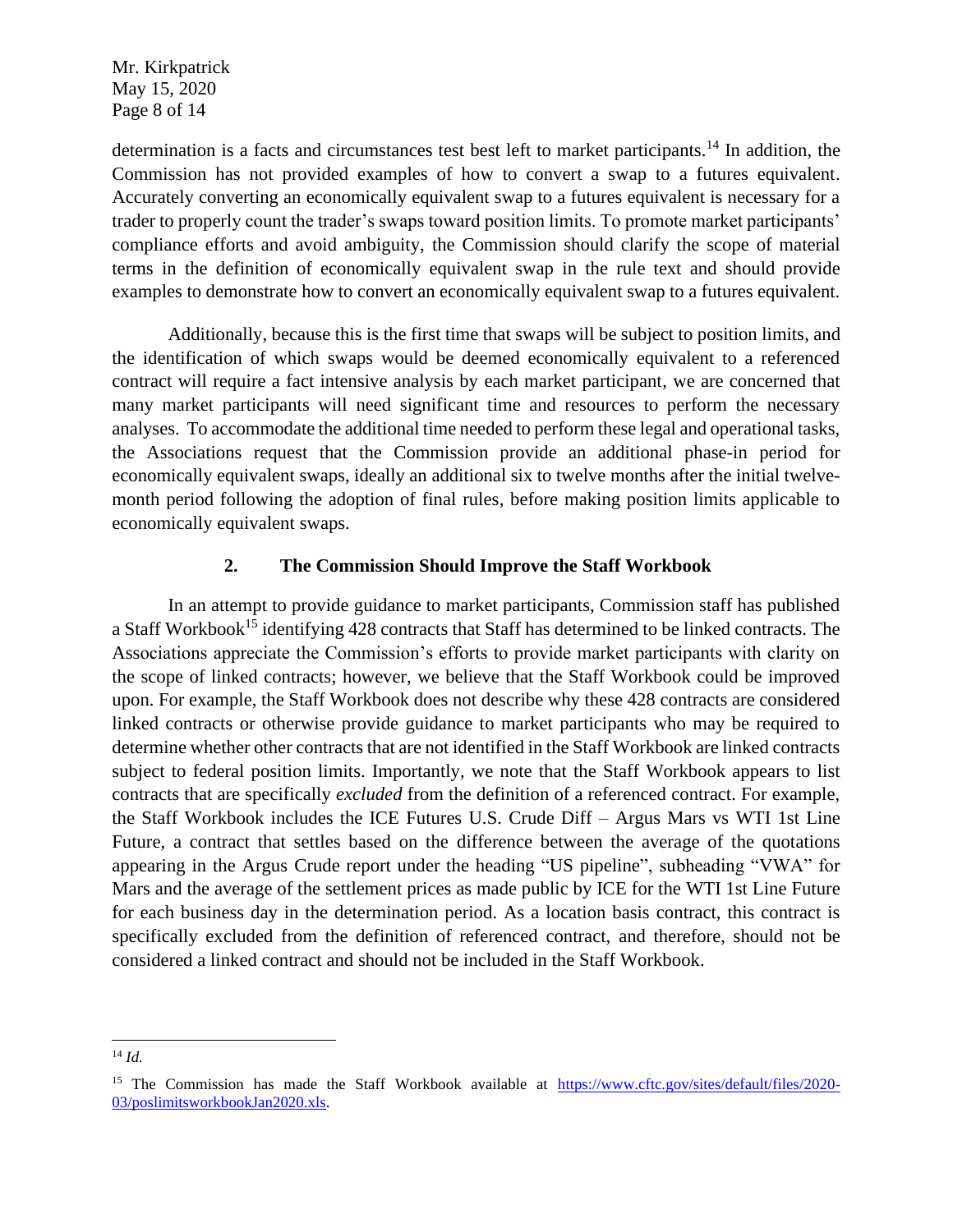Mr. Kirkpatrick May 15, 2020 Page 9 of 14

To avoid confusion and to facilitate market participants' compliance with the proposed new federal position limits applicable to linked contracts, the Associations respectfully request that the Commission:

- Publish a comprehensive Staff Workbook that accurately reflects the Proposal's scope of linked contracts.
- Identify contracts that Staff reviewed but determined *do not* fall within the definition of referenced contract.
- On a periodic basis, update the Staff Workbook based on exchange contract submissions filed with the CFTC pursuant to Part 40 or based on the Staff's analysis.

As mentioned earlier, this Proposal represents the first time market participants would be required to aggregate core referenced futures contracts with swaps and linked contracts for purposes of calculating position limits. Market participants will need to establish systems that identify and aggregate all relevant contracts for purposes of tracking position limits, applying for exemptive relief where available, and taking other steps involving position limits (*e.g.*, whether to gross or net hedge risks, establish processes to convert economically equivalent swaps to futures equivalents in real time, and update compliance manuals and training programs). The Commission should facilitate market participants' compliance with this rulemaking, for example, by providing clearer guidance on the contracts that it considers to be linked contracts and on the terms it deems to be material for purposes of determining whether a swap is an economically equivalent swap.

The consequences of not providing additional guidance and certainty range from inadvertent noncompliance to new costs and burdens on market participants subject to position limits and exchanges. Without further clarity, market participants may overwhelm exchanges with requests for guidance, incur significant costs associated with retaining professional advisors to analyze whether a contract is a referenced contract, and, despite a market participant's best efforts, ultimately make a determination that the Commission may later view to be incorrect. The Associations strongly encourage the Commission to take the steps mentioned above to promote market participants' compliance efforts and to ensure a smooth transition from the current position limits regime to the new regime.

#### **D. The Proposal's Recognition of a Good Faith Determination Should Apply to All Referenced Contracts**

The Proposal permits a market participant to make a good faith determination that a swap falls outside the scope of an economically equivalent swap and further provides that the Commission will not bring an enforcement action for violating position limits so long as the market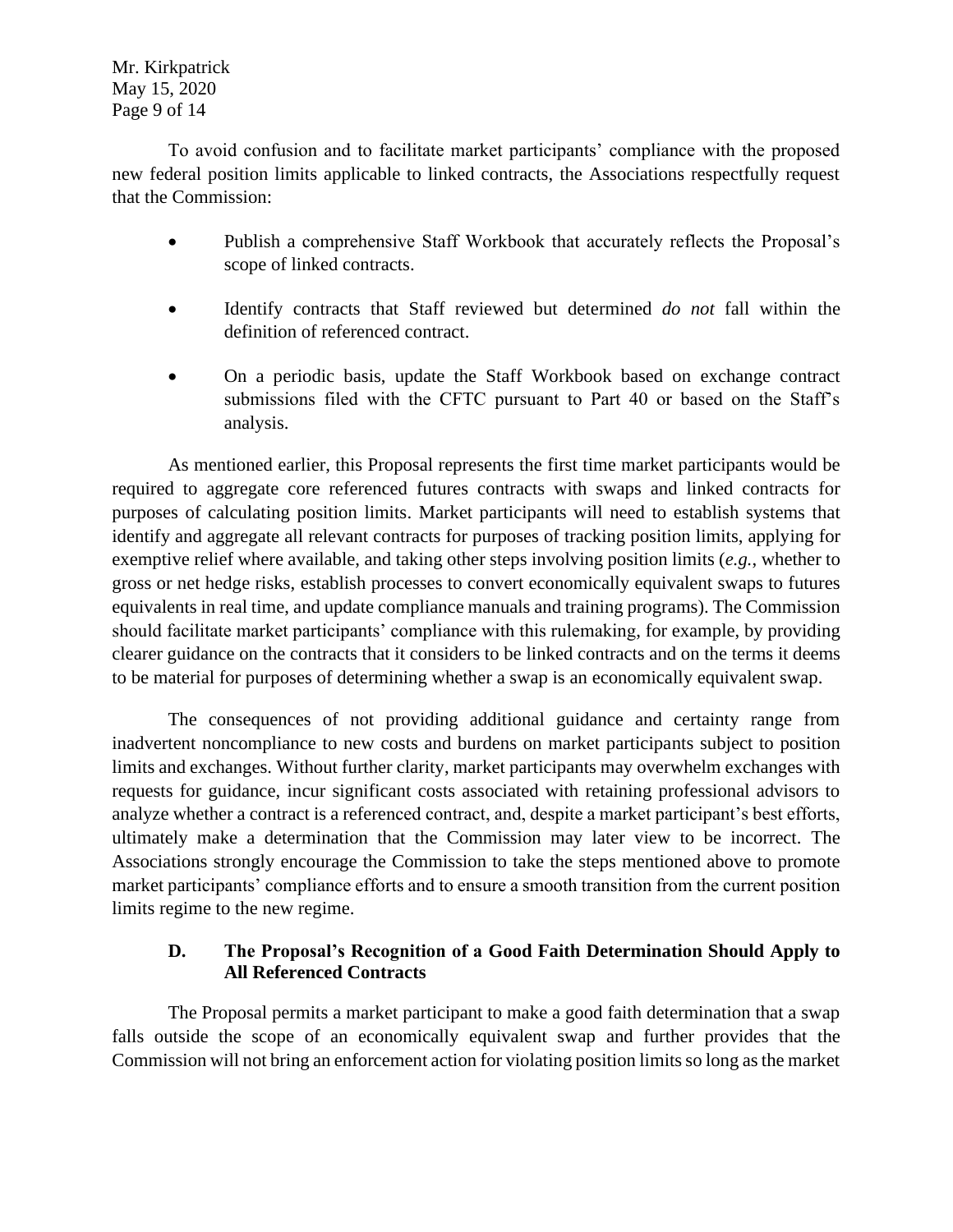Mr. Kirkpatrick May 15, 2020 Page 10 of 14

participant can provide evidence to support its reasonable, good faith determination.<sup>16</sup> The Associations also request the Commission to extend recognition of good faith determinations to all referenced contracts. The Commission supports its position as to swaps by acknowledging that such flexibility will provide market participants with a greater level of certainty instead of imposing a Commission review process for swaps.<sup>17</sup> The Associations agree with this reasoning, and believe that it applies to all referenced contracts, such that the Commission should extend recognition of good faith determinations to all referenced contracts instead of limiting such recognition of good faith determinations solely to swaps.

# **E. The Commission Should Further Refine the Proposal by Expanding the Definition of Spread Transaction and Incorporating Non-Enumerated Spread Exemptions in the Exchange Application Process**

The Proposal defines "spread transaction" to mean "either a calendar spread, intercommodity spread, quality differential spread, processing spread, product or by-product differential spread, or futures-option spread."<sup>18</sup> The Associations request that the Commission expand the definition of "spread transaction" to include other commonly used spreads, such as intramarket and intermarket spread positions. It is important to properly define "spread transaction" because, under the Proposal, market participants are subject to two different exemption request processes for recognition of spread positions. The first process provides exchanges with the authority to approve or reject requests for recognition of enumerated spread and certain other positions as *bona fide* hedging transactions (subject to a Commission review process). The second process requires market participants to seek an exemption for a nonenumerated spread position from both the Commission and the relevant exchange.<sup>19</sup>

To facilitate compliance and streamline the procedures for seeking an exemption from position limits, the Commission should revise the definition of "spread transaction" and Proposed Regulations 150.3(b) and 150.9 to permit market participants to seek an exemption for a nonenumerated spread position pursuant to Proposed Regulation 150.9, consistent with the exchange application process. The Commission has not provided a reason for the difference, and without a legitimate reason for such a difference, the Commission should leverage existing exchange processes for non-enumerated spread positions similar to the approach for *bona fide* hedging positions, subject to a Commission review process.

<sup>16</sup> Proposal*.* at 11,617.

<sup>17</sup> *Id.*

<sup>18</sup> Proposed Regulation 150.1; Proposal at 11,719.

<sup>19</sup> Proposal at 11,602.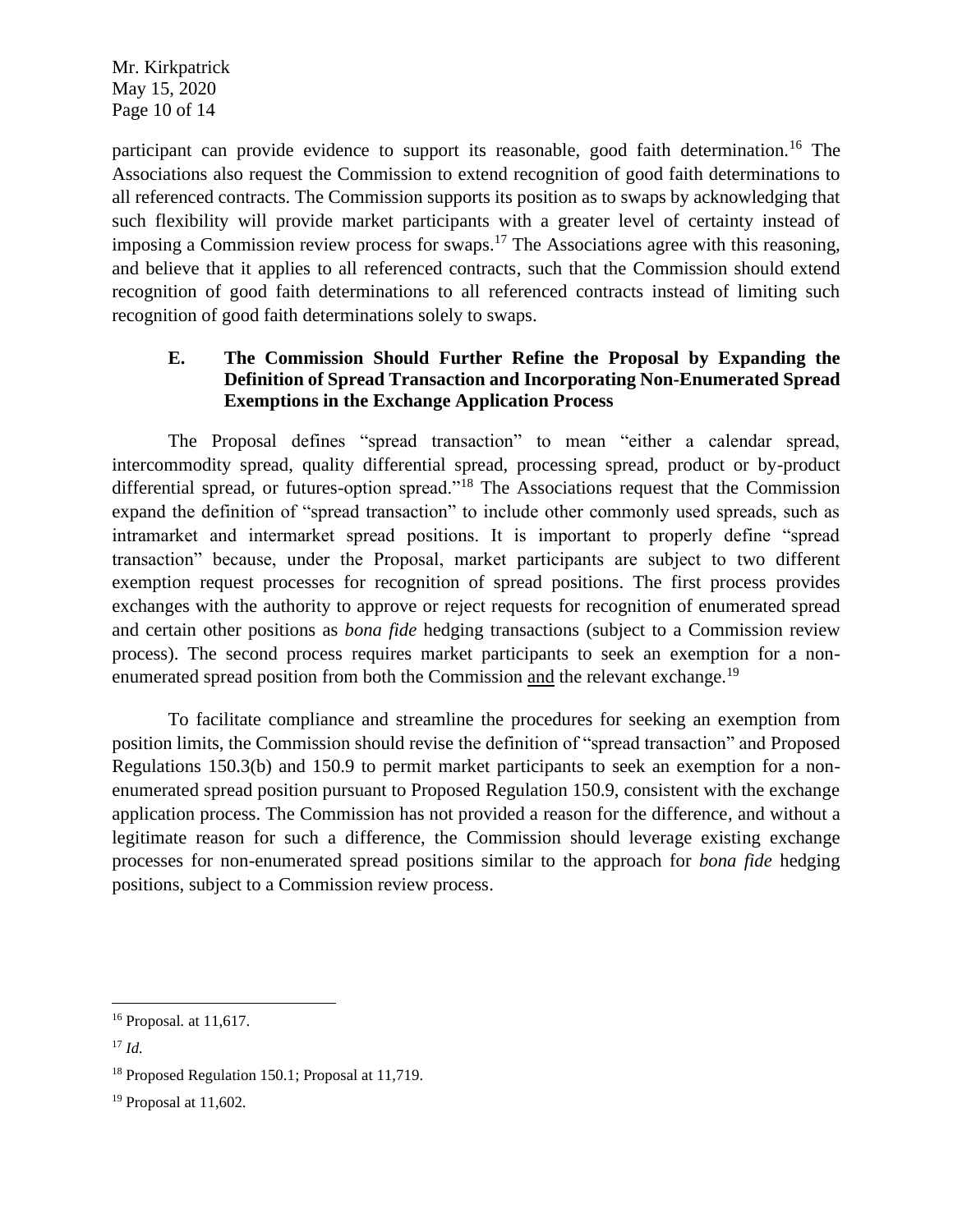#### **F. The Commission Should Confirm that the Grace Period for Options Applies to Breaches that Result from Changes to an Option Delta**

The Commission has provided a one-business-day grace period that allows a market participant to exceed position limits if the breach is a result of an option assignment.<sup>20</sup> The Associations support this grace period. The Associations also request the Commission to confirm that a similar grace period will apply to an option contract that experiences a change to the option delta that results in a position limit breach. By confirming that a grace period also applies to changes to option deltas, the Commission will treat options in a manner consistent with existing exchange practices.<sup>21</sup>

## **G. The Commission Should Adjust Certain Proposed Limits**

In our review of the proposed revised position limits for core referenced contracts, we identified two contract limits that the Commission should consider adjusting, including the spot month limit for cash-settled contracts based on the NYMEX Natural Gas (NG) physically-settled contract and the non-spot month limit for Kansas City Wheat (KW).

Currently, the NYMEX physically-settled Natural Gas contract (NG) spot month limit is 1,000 contracts. A trader that does not avail itself of the NG spot month conditional exemption (because it wishes to maintain positions in physically-settled NG contracts) may currently hold up to a combination of 4,000 NG physically-settled and related cash-settled Natural Gas contracts, comprised of up to 1,000 NG physically-settled contracts plus 3,000 cash-settled contracts—1,000 cash-settled contracts at each of the three exchanges (NYMEX, ICE Futures U.S. and Nodal Exchange) that offer such cash-settled contracts. Under the Proposal, a trader that does not rely on the conditional exemption for spot month NG may hold up to 2,000 contracts in the spot month for physically-settled NYMEX NG contracts and up to another 2,000 equivalent-size cash-settled positions net long or net short. Thus, the new federal limits in the Proposal of 2,000 physically-

<sup>&</sup>lt;sup>20</sup> *Id.* at 11,718 (defining "futures-equivalent" to include "an option contract, whether an option on a future or an option that is a swap, which has been adjusted by an economically reasonable and analytically supported risk factor, or delta coefficient, for that option computed as of the previous day's close or the current day's close or contemporaneously during the trading day, and converted to an economically equivalent amount of an open position in a core referenced futures contract, provided however, if a participant's position exceeds speculative position limits as a result of an option assignment, that participant is allowed one business day to liquidate the excess position without being considered in violation of the limits").

<sup>&</sup>lt;sup>21</sup> See CME Rule 562 (stating in relevant part, "If a position exceeds position limits as a result of an option assignment, the person who owns or controls such position shall be allowed one business day to liquidate the excess position without being considered in violation of the limits. Additionally, if, at the close of trading, a position that includes options exceeds position limits when evaluated using the delta factors as of that day's close of trading, but does not exceed the limits when evaluated using the previous day's delta factors, then the position shall not constitute a position limit violation."); ICE Futures U.S. Rule 6.13(a) (stating in relevant part, "All Persons are responsible for maintaining their position and their Customers' positions within the limits contained in this Chapter on both an intraday and endof-day basis. If, however, a Person exceeds its position limit on any given Business Day due to changes in the deltas of the Options, or as the result of an Option assignment, the Person holding or controlling such position shall have one (1) Business Day to bring the position within the limits.").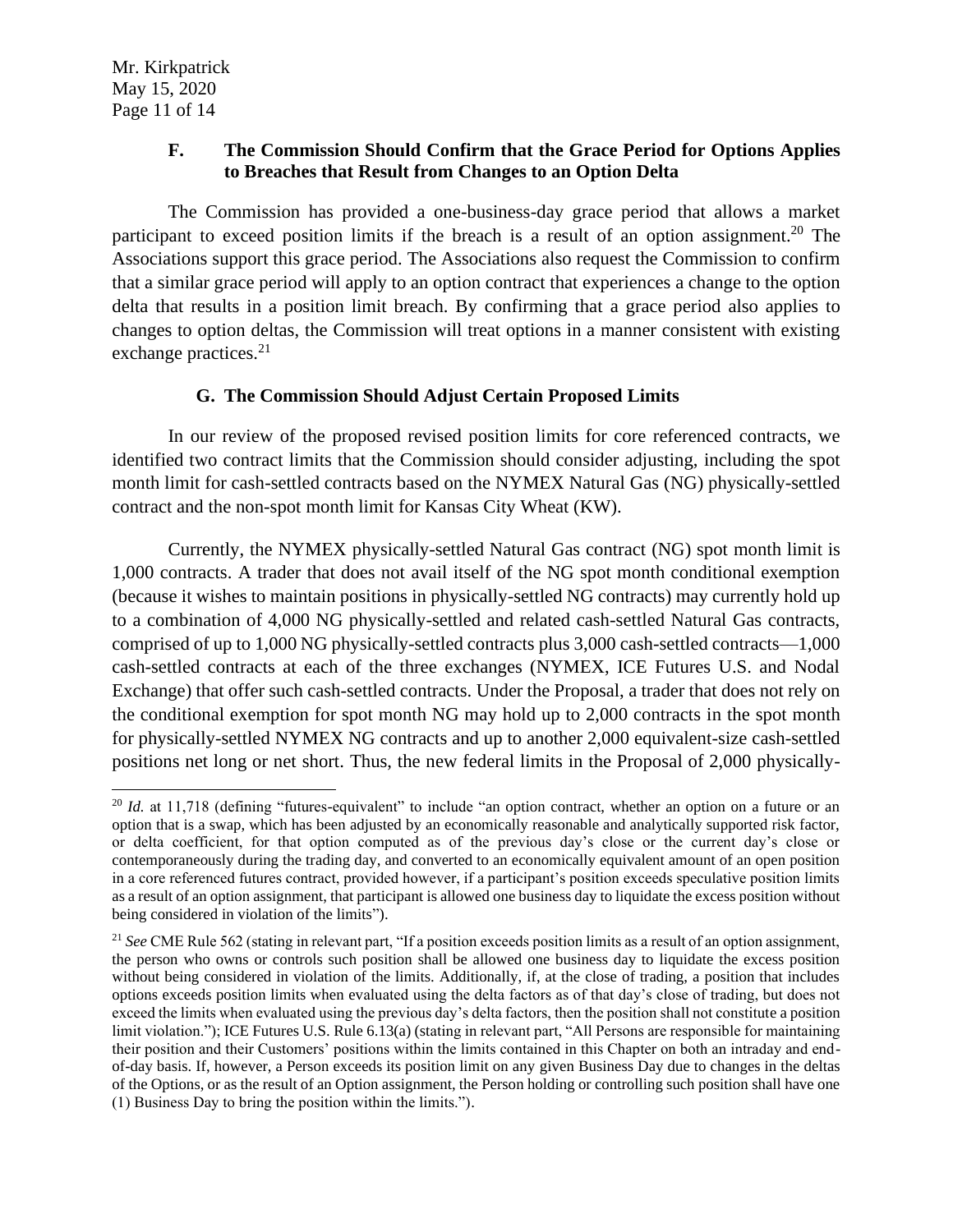Mr. Kirkpatrick May 15, 2020 Page 12 of 14

settled contracts plus 2,000 cash-settled contracts would effectively decrease the total number of cash-settled NYMEX NG equivalent-size contracts that a market participant may hold in the spot month, from the current 3,000 contracts to 2,000. This reduction could adversely affect the ability of traders to optimize the proportion of physically-settled and cash-settled natural gas contracts that they wish to hold in their portfolio.<sup>22</sup> The Associations request that the Commission revise the NG spot month limit to at least the current level of 3,000 cash-settled contracts permitted across the three exchanges.

With respect to wheat futures, the Associations agree with the increase in the non-spot month limit for CBOT Wheat (W). However, the Commission left the Kansas City Wheat (KW) and Minneapolis Wheat non-spot month limits unchanged, and at the same levels. We believe that exchange open interest data and supply data published by the USDA for hard red winter wheat, which is the underlying commodity for the KW contract, would also justify an increase in the KW contract non-spot month limit. $^{23}$ 

#### **H. The Commission Should Monitor the Expanded** *Bona Fide* **Hedge Exemption**

Traditionally, the exemption for *bona fide* hedging transactions has permitted legitimate commercial entities to manage their commercial risks. The Associations believe that it is important that the new position limits regime continue to recognize *bona fide* hedging transactions for commercial entities, and we support the expanded list of enumerated *bona fide* hedging transactions. We also support the Proposal's provisions that leverage exchange expertise and existing processes to approve *bona fide* hedge and intra- and inter-commodity spread exemptions. At the same time, the Associations hope that the Commission and exchanges will carefully oversee the use of the expanded *bona fide* hedging exemptions to assure they are not being abused. 24

#### **III. Conclusion**

The Associations support the Proposal and the Commission's efforts to adopt a position limits regime that attempts to take a pragmatic approach that balances all market participants' needs for market liquidity and market integrity, while preventing market manipulation and unwarranted, sudden price changes. To help promote compliance with the proposed expanded position limit regime, the Associations respectfully request the Commission to refine the proposal by incorporating our suggestions enumerated in this letter.

 $^{22}$  In speaking with their Members, the Associations understand that traders view the physically-settled and cashsettled contracts as separate markets and need the flexibility to be able to allocate their holdings among contracts without giving up their current ability to hold 3,000 cash-settled contracts.

 $23$  Open interest in the KW contracts is over three times the open interest of the Minneapolis Wheat contract, and the total supply of hard red winter wheat is much larger than the supply of hard red spring wheat (1,353 vs. 836 million bushels) [\(https://www.ers.usda.gov/data-products/wheat-data/\)](https://www.ers.usda.gov/data-products/wheat-data/).

<sup>24</sup> *See, e.g.*, *CFTC v. Kraft Foods Group, Inc.*, Case No. 15-C-2881 (N.D.Ill.).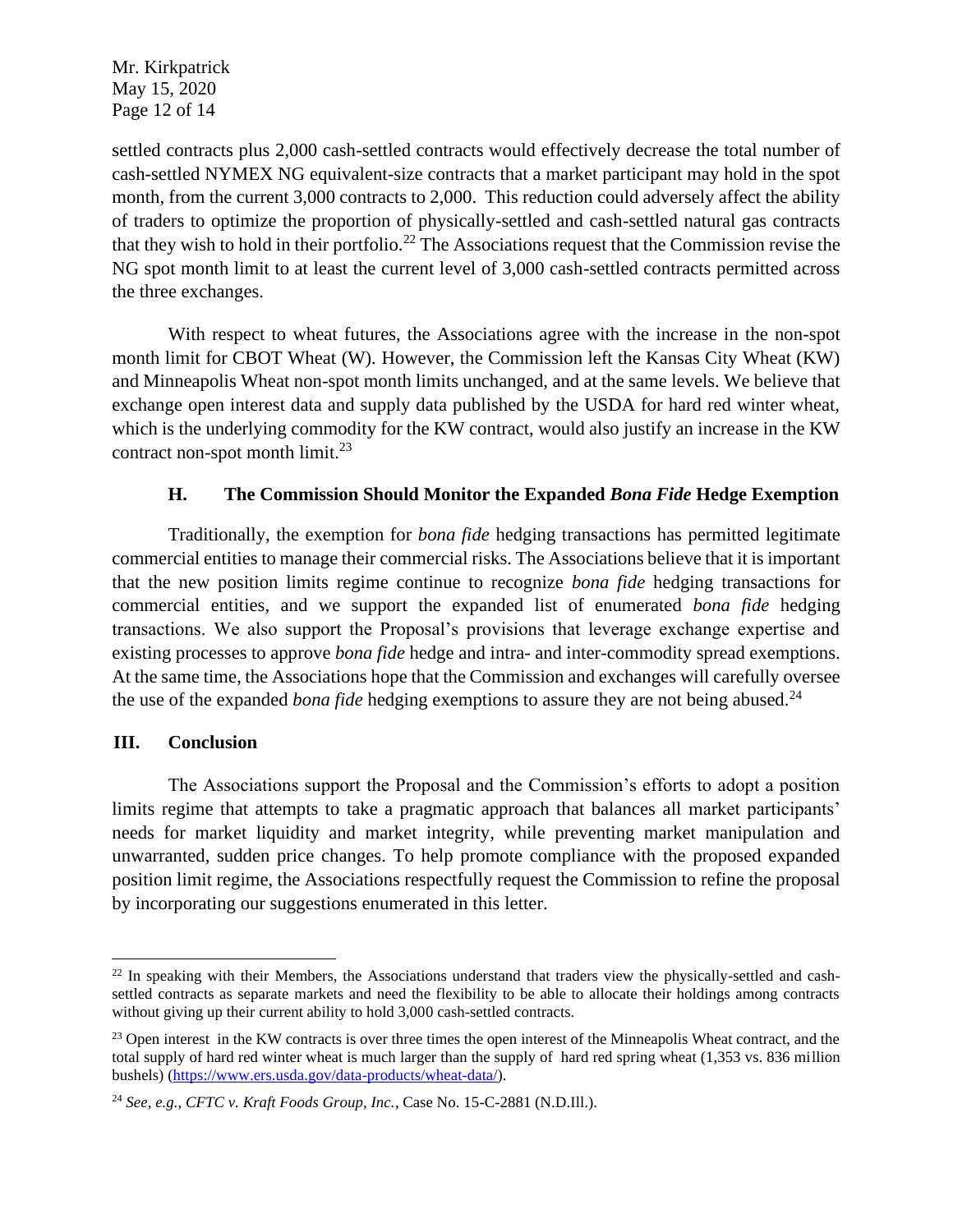Mr. Kirkpatrick May 15, 2020 Page 13 of 14

\* \* \*

We appreciate the opportunity to offer our comments on the Proposal. We would be happy to discuss our comments or any other issues raised in Proposal at greater length with the Commission or its staff. If the staff has any questions, please do not hesitate to contact Jennifer Han at (202) 730-2600 or Adam Jacobs-Dean of AIMA at 44 20 7822 8380.

Respectfully Submitted,

Jennifer Han Associate General Counsel **MFA** 

/s/ Jennifer Han /s/ Adam Jacobs-Dean Adam Jacobs-Dean Head of Markets, Governance and Innovation AIMA

cc: Honorable Chairman Heath P. Tarbert Honorable Commissioner Brian D. Quintenz Honorable Commissioner Rostin Behnam Honorable Commissioner Dawn DeBerry Stump Honorable Commissioner Dan M. Berkovitz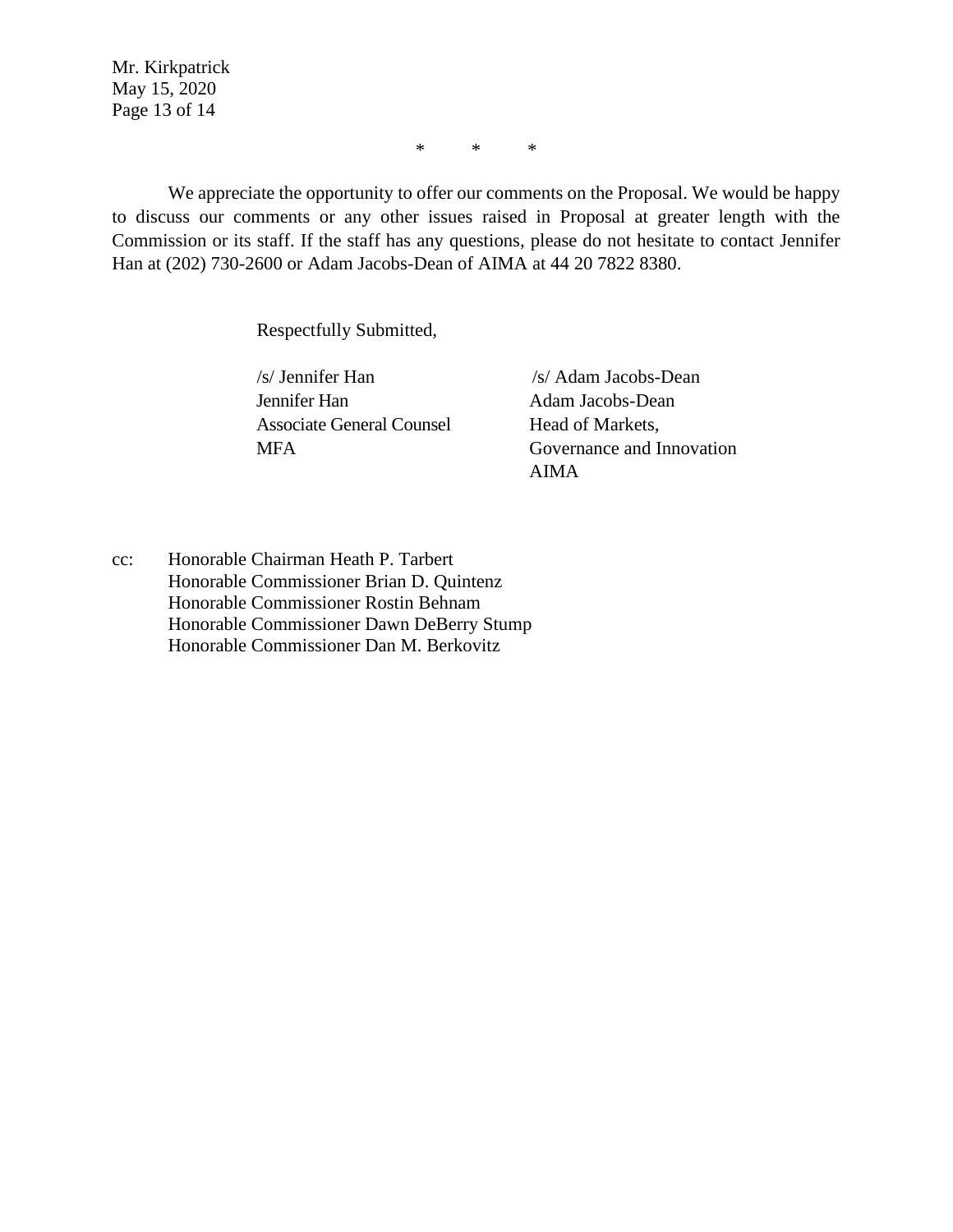



# **APPENDIX A**

#### **The Associations' Prior Comments Regarding CFTC Proposed Rules on Position Limits and the Related Court Decision**

#### **A. Proposed Rule on Federal Speculative Position Limits for Referenced Energy Contracts and Associated Regulations (75 FR 4,144; Jan. 26, 2010)**

1. Letter from Richard H. Baker, President and CEO, Managed Funds Association, to David A. Stawick, Secretary, Commodity Futures Trading Commission (Apr. 26, 2010), *available at:*

[http://www.managedfunds.org/downloads/MFA%20CFTC%20energy%20spec%](http://www.managedfunds.org/downloads/MFA%20CFTC%20energy%20spec%20limits.4.26.10.pdf) [20limits.4.26.10.pdf](http://www.managedfunds.org/downloads/MFA%20CFTC%20energy%20spec%20limits.4.26.10.pdf)

• MFA incorporates its comments on page 6, stating that position limits will not achieve the Commission's desired results; pages 13-14, stating that the Commission did not meet its statutory burden to demonstrate the necessity of position limits; and pages 14-15, arguing that the benefits of position limits are not outweighed by the costs.

#### **B. Proposed Rule on Position Limits for Derivatives (76 FR 4,752; Jan. 26, 2011)**

- 1. Letter from Richard H. Baker, President and CEO, Managed Funds Association, to David A. Stawick, Secretary, Commodity Futures Trading Commission (Mar. 28, 2011), *available at:* [http://www.managedfunds.org/wp](http://www.managedfunds.org/wp-content/uploads/2011/06/3.28.11-MFA_Position_Limits_final.3.28.pdf)[content/uploads/2011/06/3.28.11-MFA\\_Position\\_Limits\\_final.3.28.pdf](http://www.managedfunds.org/wp-content/uploads/2011/06/3.28.11-MFA_Position_Limits_final.3.28.pdf)
	- MFA incorporates its comments on pages 5-11, asking the Commission to balance statutory goals of diminishing excessive speculation and deterring market manipulation and ensuring sufficient market liquidity and the price discover function; pages 16-17, regarding the justification of applying position limits to cash-settled contracts; and page 18, asking the Commission to use deliverable supply estimates based on current data to adequately consider seasonal fluctuations or trends in volume.
- 2. Letter from Jiří Król, Director of Government & Regulatory Affairs, Alternative Investment Management Association, to David A. Stawick, Secretary, Commodity Futures Trading Commission (Mar. 28, 2011), *available at:* <https://comments.cftc.gov/PublicComments/ViewComment.aspx?id=33565>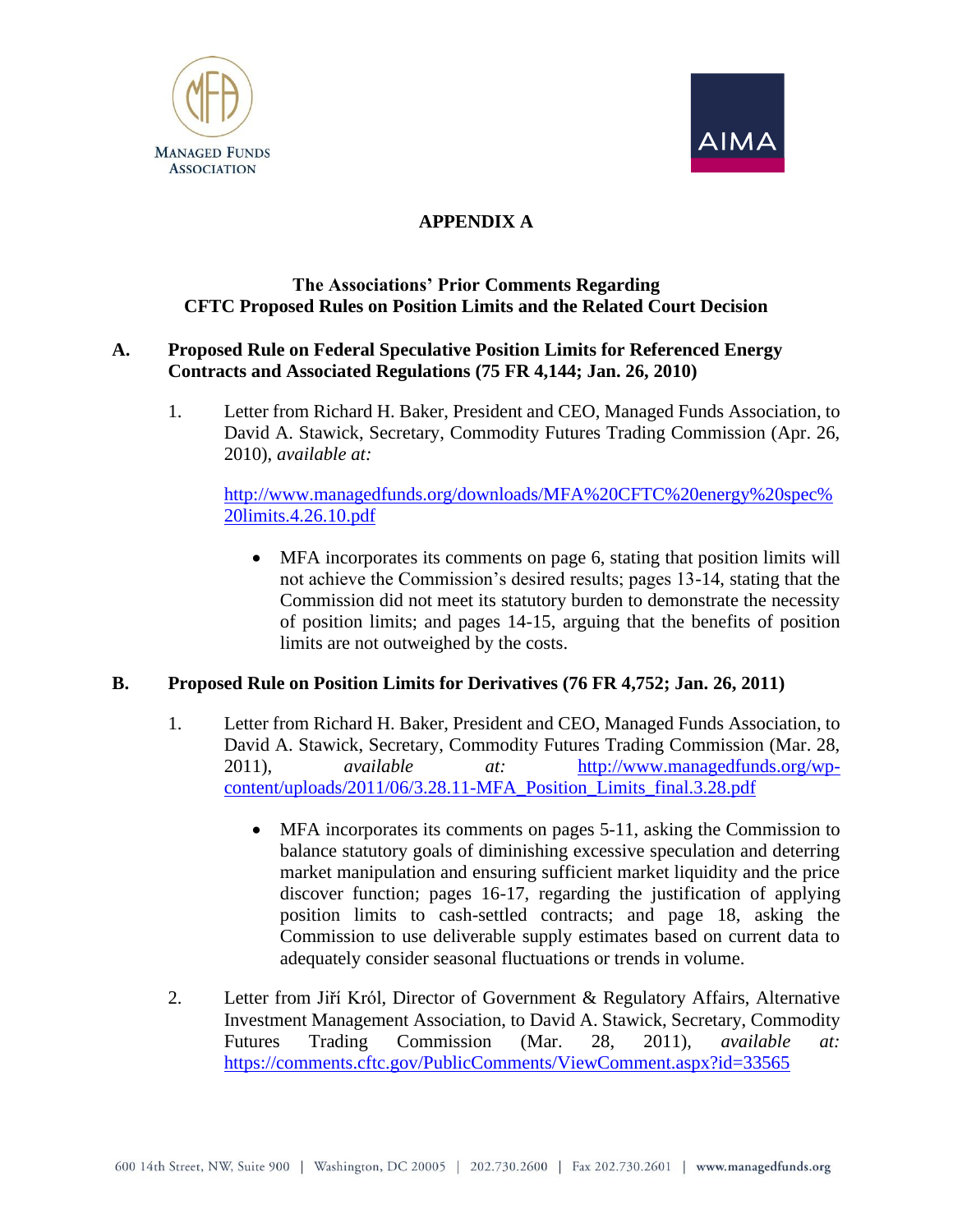• AIMA incorporates its comments on pages 2-3, requesting accurate deliverable supply data be used to establish position limits; and page 4, requesting the Commission to retain exemptions from position limits for non-speculative hedging of financial activities.

# **C. Interim Final Rule on Position Limits for Futures and Swaps (76 FR 71,626; Nov. 18, 2011)**

- 1. Letter from Jiří Król, Director of Government & Regulatory Affairs, Alternative Investment Management Association, to David A. Stawick, Secretary, Commodity Futures Trading Commission (Jan. 17, 2012), *available at:* <https://comments.cftc.gov/PublicComments/ViewComment.aspx?id=50064>
	- AIMA incorporates its comments on pages 2-3, requesting the Commission to use accurate data on which to base position limits and introduce rules for cash-settled futures in the spot month only if they are appropriate.
- **D.** *Int'l Swaps & Derivatives Ass'n v. United States CFTC*, 887 F. Supp. 2d 259 (D.D.C. 2012), [https://ecf.dcd.uscourts.gov/cgi-bin/show\\_public\\_doc?2011cv2146-69](https://ecf.dcd.uscourts.gov/cgi-bin/show_public_doc?2011cv2146-69)

#### **E. Comments on Proposed Rule for Aggregation of Position Limits for Futures and Swaps (77 FR 31,767; May 30, 2012)**

- 1. Letter from Stuart J. Kaswell, Executive Vice President & Managing Director, General Counsel, Managed Funds Association, to David A. Stawick, Secretary, Commodity Futures Trading Commission (June 28, 2012), *available at:* <https://comments.cftc.gov/PublicComments/ViewComment.aspx?id=58278>
- 2. Letter from Jiří Król, Director of Government & Regulatory Affairs, Alternative Investment Management Association, to David A. Stawick, Secretary, Commodity Futures Trading Commission (July 6, 2012), *available at:* <https://comments.cftc.gov/PublicComments/ViewComment.aspx?id=58303>

## **F. Comments on Proposed Rule for Aggregation of Positions (78 FR 68,946; Nov. 15, 2013)**

- 1. Letter from Stuart J. Kaswell, Executive Vice President & Managing Director, General Counsel, Managed Funds Association, to Melissa D. Jurgens, Secretary, Commodity Futures Trading Commission (Feb. 7, 2014), *available at:* [https://www.managedfunds.org/wp-content/uploads/2014/02/MFA-Aggregation-](https://www.managedfunds.org/wp-content/uploads/2014/02/MFA-Aggregation-Limits-final-2-7-14.pdf)[Limits-final-2-7-14.pdf](https://www.managedfunds.org/wp-content/uploads/2014/02/MFA-Aggregation-Limits-final-2-7-14.pdf)
- 2. Letter from Jiří Król, Deputy Chief Executive Officer, Head of Government & Regulatory Affairs, Alternative Investment Management Association, to Melissa D. Jurgens, Secretary, Commodity Futures Trading Commission (Feb. 10, 2014),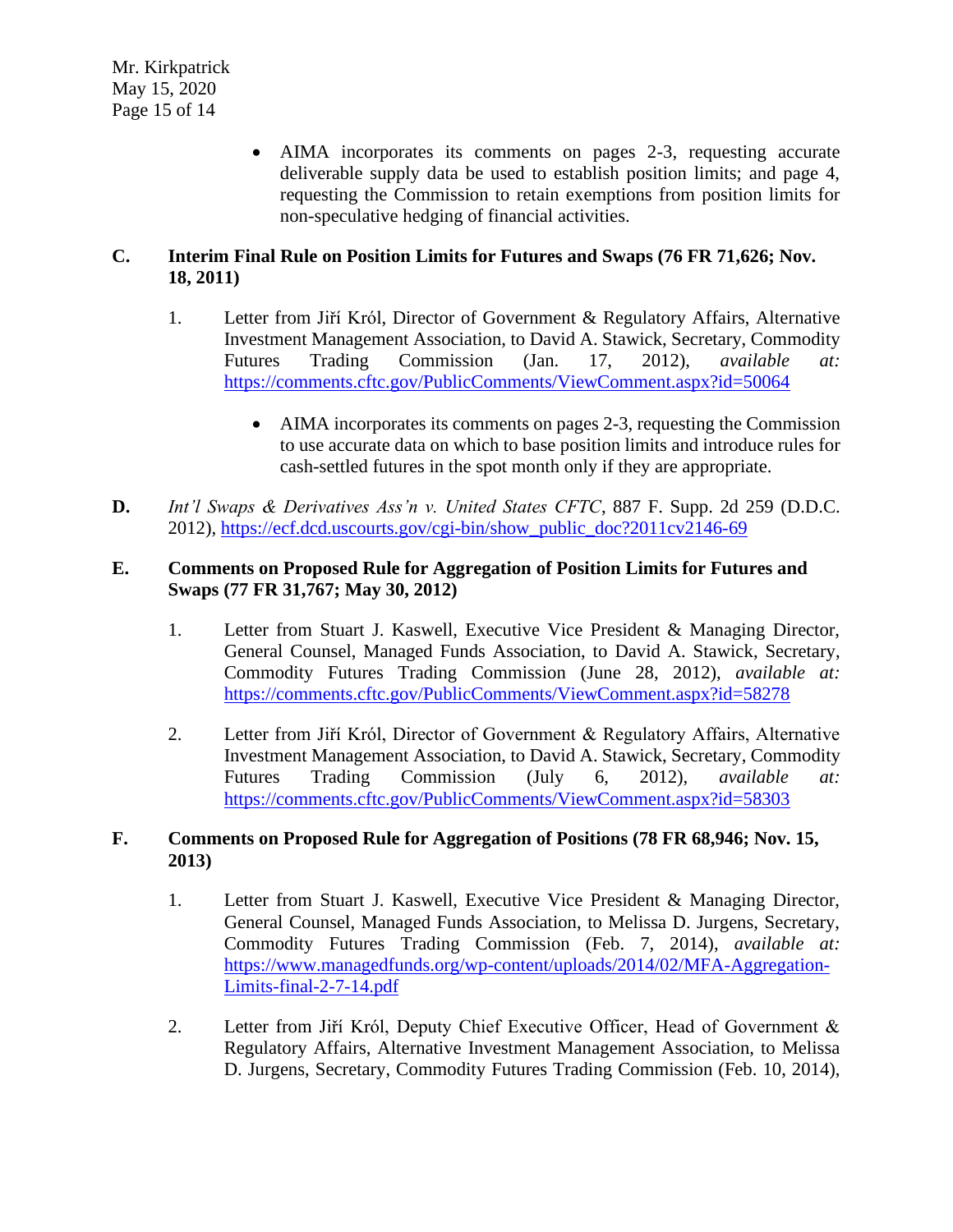*available at:* <https://comments.cftc.gov/PublicComments/ViewComment.aspx?id=59619>

#### **G. Proposed Rule for Position Limits for Derivatives (78 FR 75,680; Dec. 12, 2013)**

- 1. Letter from Stuart J. Kaswell, Executive Vice President & Managing Director, General Counsel, Managed Funds Association, to Melissa D. Jurgens, Secretary, Commodity Futures Trading Commission (Feb. 9, 2014), *available at:* [https://www.managedfunds.org/wp-content/uploads/2014/02/MFA-Position-](https://www.managedfunds.org/wp-content/uploads/2014/02/MFA-Position-Limits-final-2-9-14.pdf)[Limits-final-2-9-14.pdf](https://www.managedfunds.org/wp-content/uploads/2014/02/MFA-Position-Limits-final-2-9-14.pdf)
	- MFA incorporates its comments on pages 14-15, commenting that position limits are not an effective tool to address excessive speculation; pages 15- 16, requesting clear guidance on referenced contracts and the economically equivalent determination to allow market participants to effectively determine whether a contract is within the position limits regime; pages 17- 18, urging the Commission to base position limit levels on current estimated deliverable supply data; and page 19, requesting the Commission to forego setting position limits on cash-settled contracts or, alternatively, not using deliverable supply to establish position limits on cash-settled contracts.
- 2. Letter from Jiří Król, Deputy Chief Executive Officer, Head of Government & Regulatory Affairs, Alternative Investment Management Association, to Melissa D. Jurgens, Secretary, Commodity Futures Trading Commission (Feb. 10, 2014), *available at:*

<https://comments.cftc.gov/PublicComments/ViewComment.aspx?id=59618>

• AIMA incorporates its comments on pages 1-2, describing challenges associated with determining the contracts that are captured by position limits regime and the operational burdens associated with the real-time contract determinations and monitoring of positions.

#### **H. Proposed Rule for Position Limits for Derivatives and Aggregation of Positions (79 FR 37,973; July 3, 2014)**

#### **I. Proposed Rule for Position Limits for Derivatives and Aggregation of Positions (80 FR 10,022; Feb. 25, 2015)**

1. Letter from Stuart J. Kaswell, Executive Vice President & Managing Director, General Counsel, Managed Funds Association, to Christopher Kirkpatrick, Secretary, Commodity Futures Trading Commission (Mar. 30, 2015), *available at:* [https://www.managedfunds.org/wp-content/uploads/2015/03/MFA-CFTC-](https://www.managedfunds.org/wp-content/uploads/2015/03/MFA-CFTC-Position-Limits-Letter.final_.3.30.15.pdf)[Position-Limits-Letter.final\\_.3.30.15.pdf](https://www.managedfunds.org/wp-content/uploads/2015/03/MFA-CFTC-Position-Limits-Letter.final_.3.30.15.pdf)